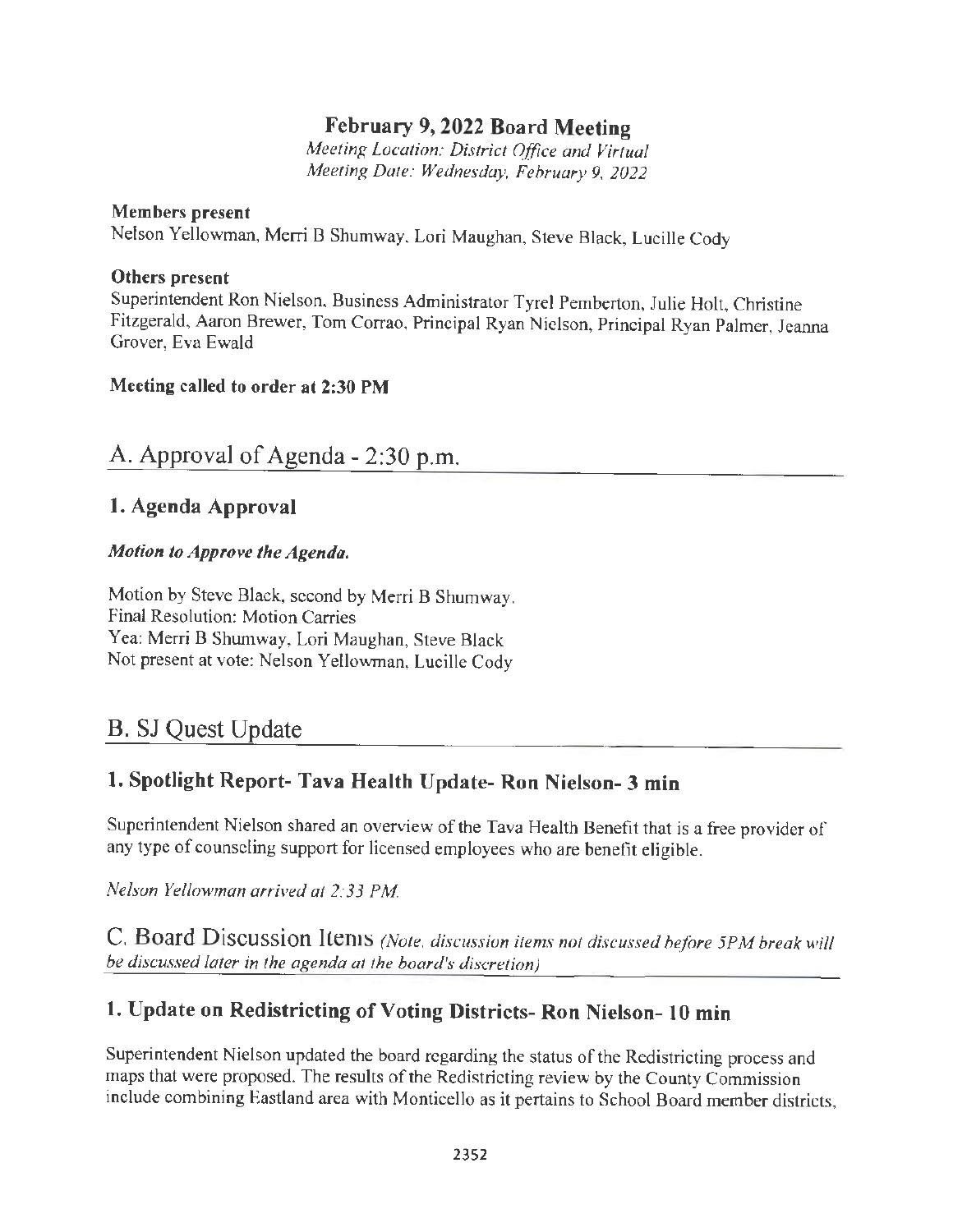however, there will be shifts and overlap in current board member tenure as districting adjustments proceed. He noted that March 7-1 1, 2022 is when the filing for county and school board seats will open for those interested in running for offices. Maps for review are included in the Board packet.

# **2. COVID 19 2021-22 School Entry Plan Update- Ron Nielson- 5 min**

Superintendent Nielson noted that recent data from Covid-19 numbers is encouraging. As a follow-up from comments from last month's meeting, all transportation teams have been provided N95 masks and we have verified support and training in the N95 mask use.

Board Member Nelson Yellowman thanked the Superintendent for moving forward with the recommendations he had for the N95 masks and he has seen them in use.

# **3. Montezuma Creek Elementary School Land Trust Amendment- Christy Fitzgerald- 3 min**

Christine Fitzgerald presented proposed amendments to the Montezuma Creek Elementary School Land Trust Amendment. Expenditure changes due to personnel salary adjustments, leaving an overage of \$9,214.00 available to redistribute. The request for amendment includes additional paraprofessional support staff for the tier 2 intervention groups, resulting in decreasing the current size of the groups for language arts and math, providing increased focus instruction.

This item is presented as an Action Item later in the agenda.

# **4. School Land Trust - Proposed Due Dates- Christy Fitzgerald/Julie Holt - 3**  min

Julie Holt informed the board that the School Children's Trust notified the San Juan School District that local school boards will set due dates for district schools. The following dates are recommended:

- February 18, 2022, for Final Reports
- April 1, 2022, for Upcoming School Plans

These dates align with the previously projected completion dates discussed during the School Land Trust training for the SJSD School Board and for district administration. Once these dates are approved by the board, the dates will be submitted to the Children's School Land Trust and updated on the School Land Trust dashboard for administrators.

# **5. CTE Student Survey Request- Jeanna Grover- 3 min**

CTE Director Jeanna Grover requests the approval of the school board to administer a student survey to secondary CTE students. The survey is voluntary and is a required component for receiving the Perkins funding grant.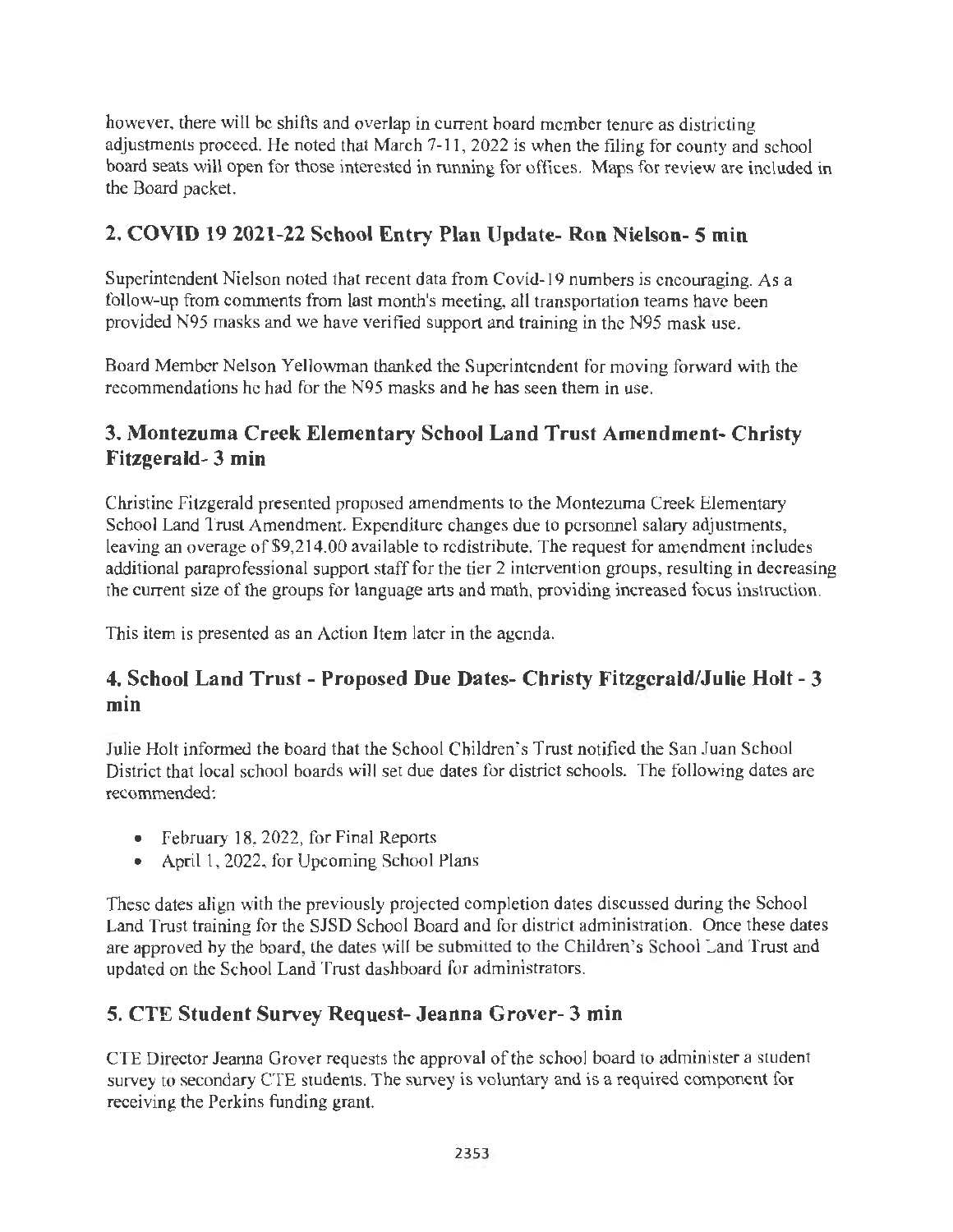This item will be presented as an Action Item for approval during the public portion of the meeting.

# **6. Fee Waiver & Spend Plans/Program Sustainability Fees Discussion- Ron Nielson- 10 min**

Superintendent Nielson presented the Program Sustainability Fees as well as Fee Waiver Spend Plans for a second review. He requests input from board members regarding proposed Spend Plans and Fee Schedules. Superintendent further noted that there has been legislation proposed where the intent is that instead of collecting Curricular or General Fees, the funds would be instead included immediately via the WPU. This legislation would not affect the Extracurricular fees.

Superintendent will request that principals review the program sustainability fees and give input regarding fee amounts and overnight trips or any expenditures in question.

### **7. Secondary Schools Spring Sports Schedules and 150 Mile Forms for 2022** - **Ron Nielson - 3 min**

Secondary Schools Spring Sports Schedules and applicable 150-mile forms were presented for review and as an Action Item later in the agenda. All schools have reported with the exception of Navajo Mountain High School.

## **8. SJSD 2022-23 Proposed School Board Meeting Schedule- 3 min Ron Nielson**

Superintendent Nielson shared the proposed Board Meeting Schedule for SY 2022-23. The board discussed moving the June 2023 date to January  $18<sup>th</sup>$  in order to have necessary information from State Tax Commission, while still submitting the proposed budget by the required deadline. It was also recommended that the July 2022 meeting be earmarked as "if needed", as it has been scheduled in the pas only if necessary.

### **9. District Schools Graduation Dates- Ron Nielson- 3 min**

Superintendent Nielson shared the proposed Graduation Dates calendar for SY ending May 2022. He indicated that board members are invited to all events, and to inform Eva Ewald regarding the events they have selected to attend so that the schools can be notified.

# **10. State School Board Work Update: Draft Gender Identity Guidance for Utah Public Education- Ron Nielson - 5 min**

Superintendent Nielson shared a draft document from the State School Board regarding Gender Identity Guidance and Utah Public Education, as outlined by Title IX.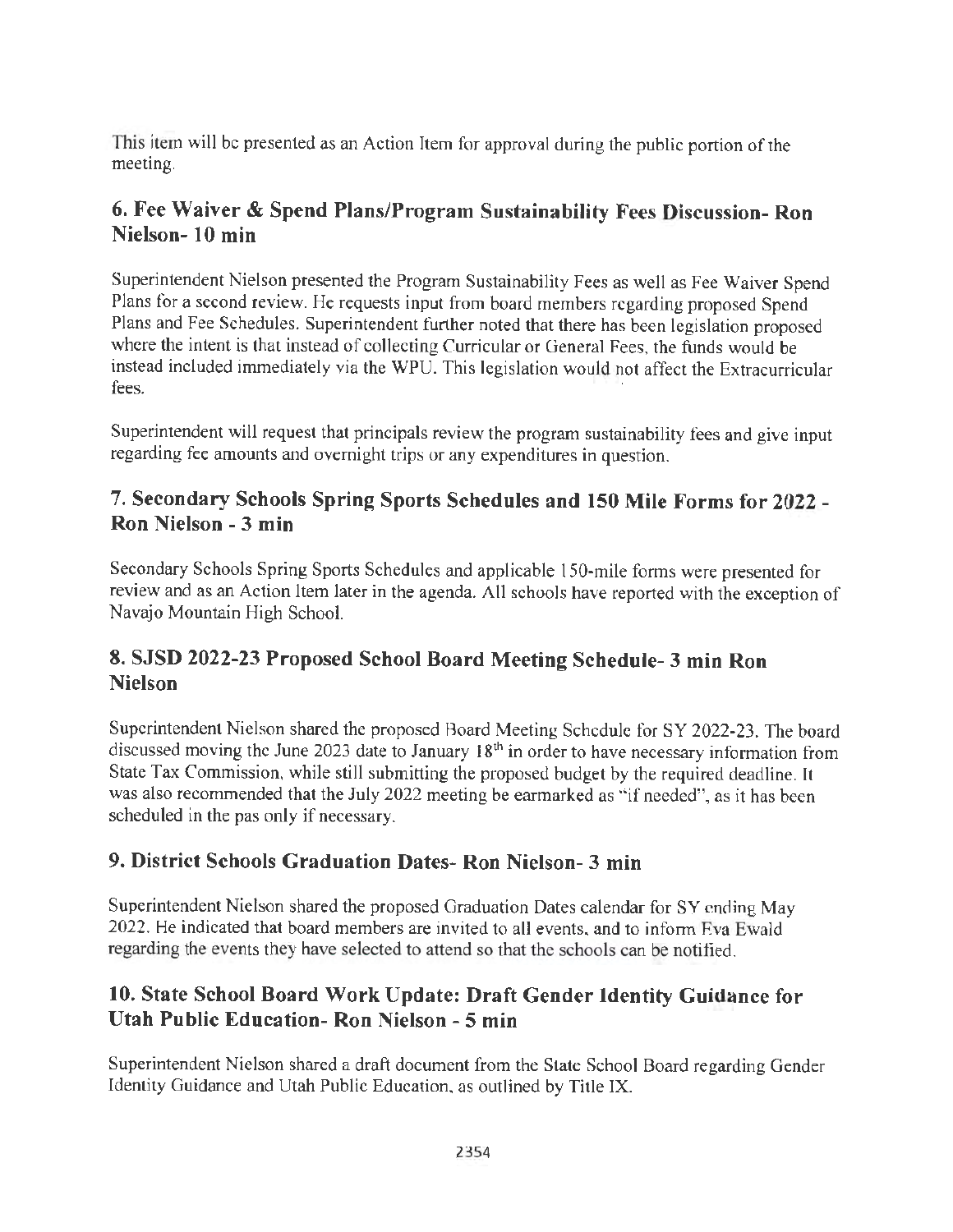# **11. SJSD Policy 4110, 4112,** & **4113** - **Matthew Keyes** - **5 min**

Superintendent Nielson presented Policy 4 110, 4112 and 4113 for a third review and noted that the presented policy is included later in the agenda as an action item, should the board choose to move.

## **12. Mastering Council Meetings Snapshot- Steve Black- 5 min**

Board Vice President Steve Black completed a brief review from the previous training and followed with a brief training with the Board regarding Point of Order protocol.

## **13. School Land Trust Exchange- Ron Nielson- 10 min**

Superintendent Nielson shared a proposal regarding a land trade that has been proposed to San Juan County. He gave a brief history on the origin of School Land Trust and the impact of land distribution in San Juan County as it affects the school district funding. Board Member Merri Shumway presented a pie chart and recommend a letter from the School Board be sent to all involved parties with the concerns regarding the potential exchange.

## **14. District Audit Committee Proposed Policy and Proposed Change to Policy 2260** - **Tyrel Pemberton** - **10 min**

Business Administrator Tyrel Pemberton proposed Policy 2260 and proposed Policy 2260 regarding District Audit Committee selection guidance, which would allow the Board President to approving a board member to serve on the audit committee.

# **15. Capital Plan Work Session** - **Tyrel Pemberton/ Tom Corrao/ Ron Nielson** - **60 min**

Tyrel Pemberton, Tom Corrao and Superintendent Nielson shared a summarized building overview, including age of current buildings, number of standard users, and total investment costs over the past 15 years. Also included in the presentation were and a hierarchy of building improvement needs, costs and estimates.

# D. School/Director - Board Reflection Opportunity 4:00 p.m.

# **1. San Juan High School Report** - **Ryan Nielson- 10 min**

Principal Nielson shared the current school goals, progress towards the goals and other achievement and enrollment data for the current year. He noted that the school currently has 14 clubs, with 372 students involved and 10 different sports groups with 288 students involved. He shared survey results regarding the A/B Schedule and Bronco Flex Time from the perspective of students, teachers and staff.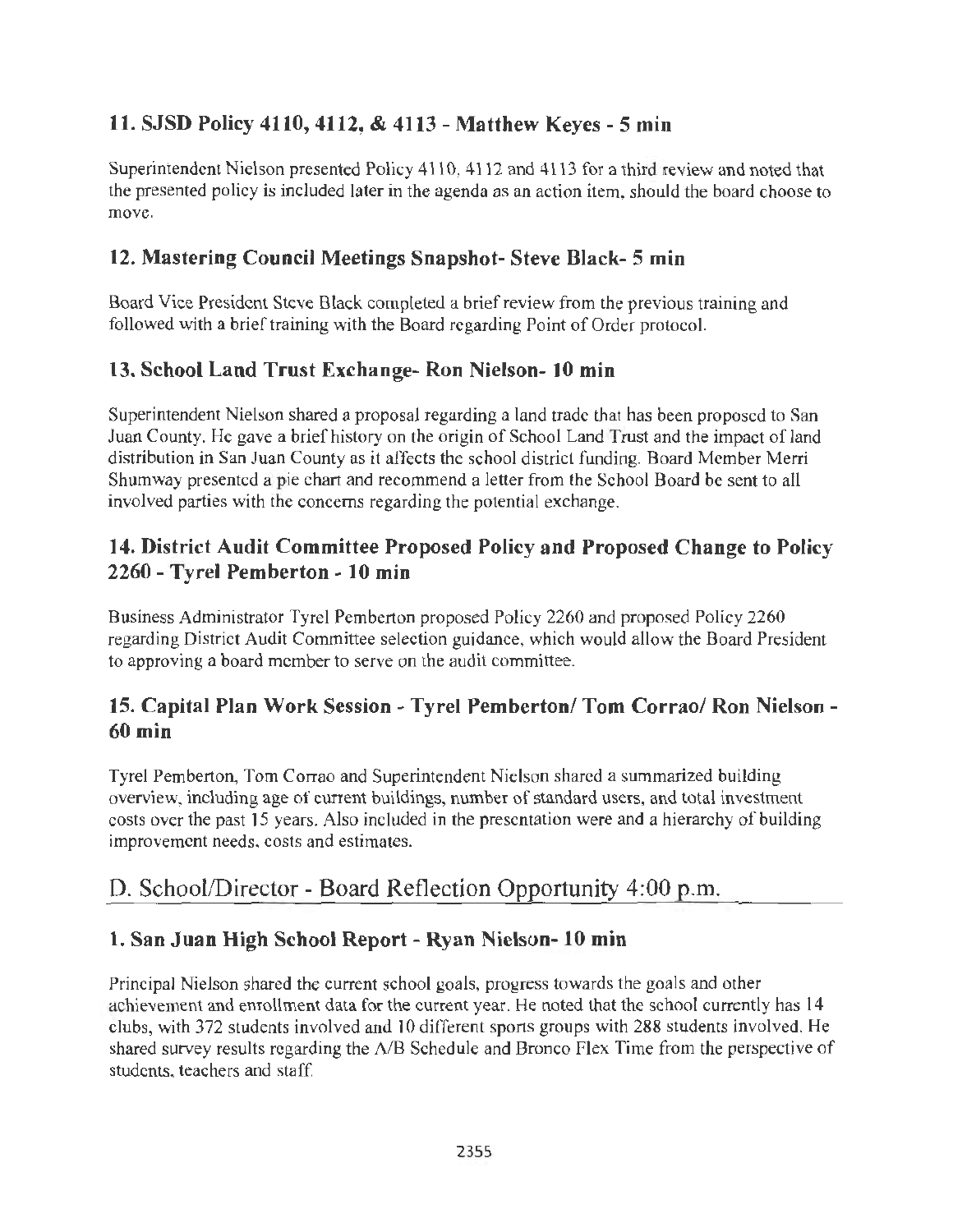Principal Nielson also shared challenges such as conquering Learning Loss, as well as an increased and continual need for Emotional Support for students.

# **2. Albert R. Lyman Middle School Report- Ryan Palmer- 10 min**

Principal Palmer shared the current school goals, including goals of 7% increase in LA, 7% increase in Math proficiency, and 10% increase of level 2 and 3 ell students as they progress to the next reporting level. He shared data from EOY 2 19throuth current for attendance, LA proficiency, Math, Science and ELL progress.

Celebrations include being again designated as a Nation al School to Watch, the counseling program named as a model program for the State following Counseling Reviews and the implementation of the school's first ever chapter of the FFA program. He noted some challenges such as building safety and security, particularly in the entry, drop off zone and camera systems, as well as heating and cooling issues.

# **3. Technology Department Report** - **Aaron Brewer** - **10 min**

Technology Department director gave a department overview including current department goals and celebrations. One notable celebration is the connectivity of 300 of 525 homes where there was limited or no internet services. The board commended him and his team for their efforts regarding connectivity and system security.

# E. Break -  $\omega$  5:00 p.m.

# F. Welcome and Recognition of Guests - 6 :00 p.m.

# G. SJ-2 Recognition Awards

# **1. San Juan Sweet Job Award: Joanna Bethea**

# **2. San Juan Sweet Job Award: Richard Kaer**

# H. Citizen Comments

# **1. Citizens' Comments**

Citizen Miko Crippen shared concerns regarding Spring Break schedules and school calendars coordinating with local Utah State University - Blanding schedules, the proposed Gender Identity guidance from the State, and concerns regarding the possible Sitla Land Exchange with the County.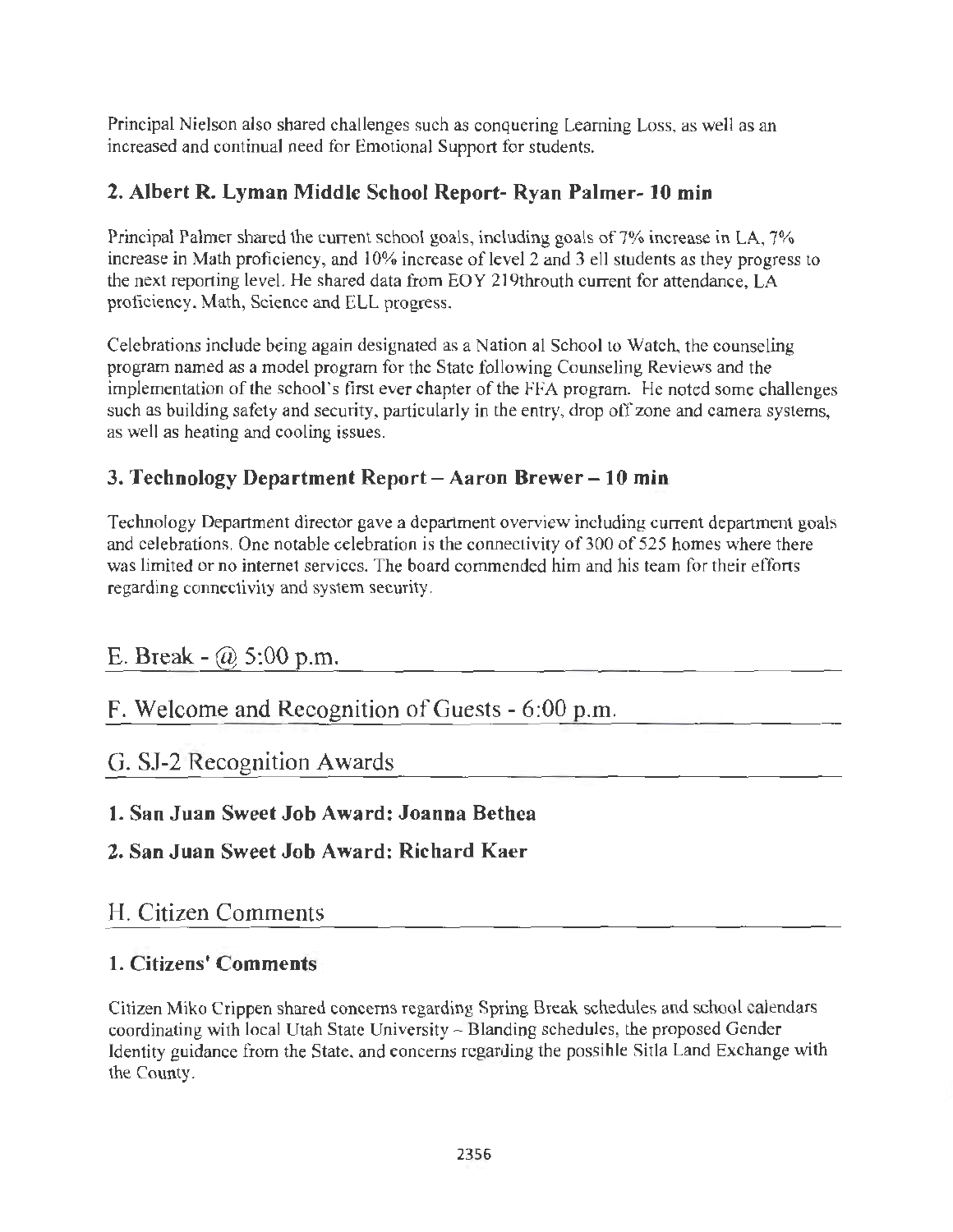I. **Closed Session** *(Closed Session may be moved to different time on agenda at Board discretion)* 

## **1. Purchase, exchange or lease of real property**

### **2. Litigation**

#### **3. Personnel**

*No Closed Sessions were held for this meeting.* 

## J. Consent Agenda

- **1. Minutes**
- **2. Revenue Reports**
- **3. Expenditure Reports**
- **4. School Expenditure Reports**
- **5. Monthly Checks**
- **6. Board Travel Reports**
- **7. Personnel Report(s) and Information**
- **8. Home School Requests**
- **9. Student Hearings**
- **10. Approval of all Consent Agenda Items**

#### *Motion to Approve the Consent Agenda.*

Motion by Steve Black, second by Merri B Shumway. Final Resolution: Motion Carries Yea: Nelson Yellowman, Merri B Shumway, Lori Maughan, Steve Black, Lucille Cody

# K. Possible Action Items

### **1. COVID 19 Student Re-entry Plan Revisions**

*No action needed.*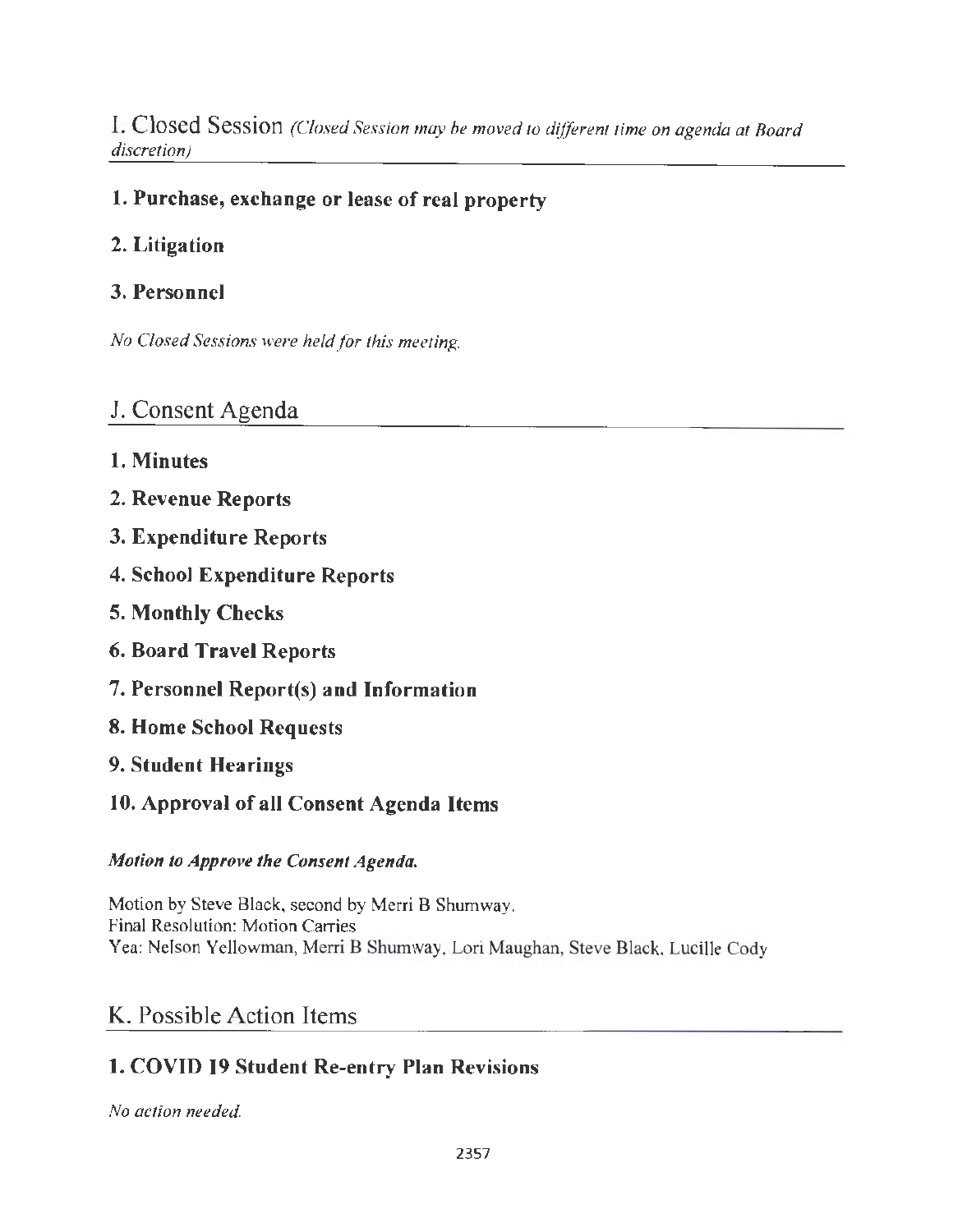### 2. District Audit Committee Proposed Policy and Proposed Change to Policy 2260

#### *Motion to approve the proposed changes to Policy 2260 and also approve the document titled 2265 DRAFT Individual Approval.*

Motion by Steve Black, second by Merri B Shumway. Final Resolution: Motion Carries Yea: Nelson Yellowman, Merri B Shumway, Lori Maughan, Steve Black, Lucille Cody

## 3. SJSD Capital Plan Next Steps

*No action needed.* 

# 4. SJSD Policy 4110, 4112, & 4113

#### *Motion to approve the proposed changes to Policy 4110, 4112 & 4113.*

Motion by Steve Black, second by Lucille Cody. Final Resolution: Motion Carries Yea: Nelson Yellowrnan, Merri B Shumway, Lori Maughan, Steve Black, Lucille Cody

# 5. School Land Trust Exchange

#### *Motion to*

- *Paragraph 1: replace the first paragraph "in the Feb 9 2002 ... " with "as elected members of the SJSD board of education, we ... "*
- *Paragraph 3: replace " ... statehood, Sit/a lands ... " add "as a birthright"; and in the following line replace "students" with "all populations throughout the state."*
- *Last Paragraph: replace* "/" *with "We" ask that "Our" (instead of I) and,* if *"I" replace* "if *our board can be";*
- *Add: Each school board members names and tittles with signature lines*
- *Add: Tyre/ Pemberton*
- *Replace "to whom it may concem" with a specific list, including Sit/a Board of Trustees and titles, as well as State dignitaries (list to be provided by Merri Shumway)*
- *Include pie chart shared during the Discussion portion of this item, and finally,*
- *Include any other clerical corrections as needed.*

Motion by Merri B Shumway, second by Steve Black.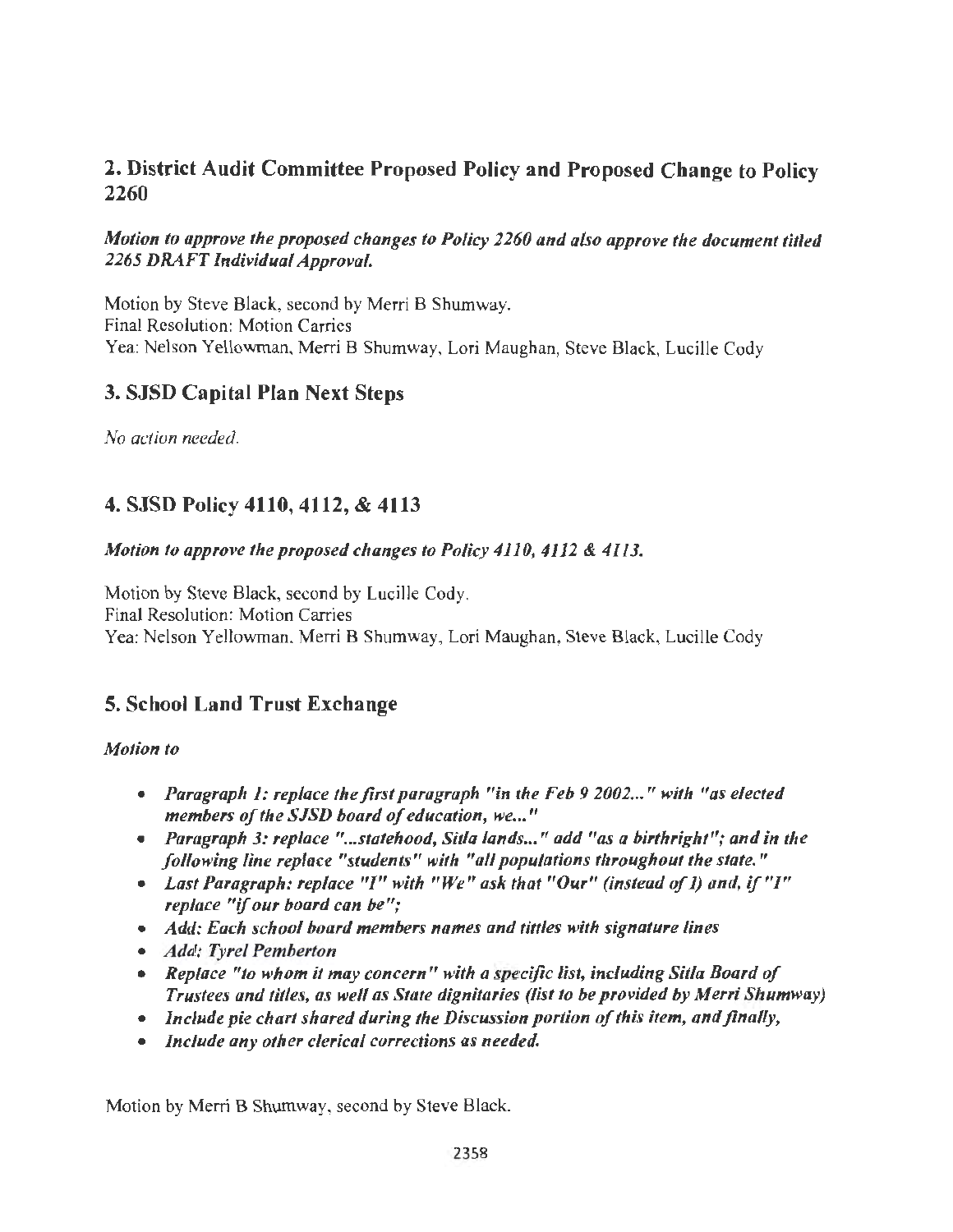Final Resolution: Motion Carries Yea: Nelson Yellowman, Merri B Shumway, Lori Maughan, Steve Black, Lucille Cody

# **6. CTE Student Survey**

#### *Motion to allow proposed CTE Student Survey.*

Motion by Steve Black, second by Merri B Shumway. Final Resolution: Motion Carries Yea: Nelson Yellowman, Merri B Shumway, Lori Maughan, Steve Black, Lucille Cody

# 7. **MZC School Land Trust Amendment**

#### *Motion to approve the Montezuma Creek Elementary School Land Trust amendment.*

Motion by Merri B Shumway, second by Nelson Yellowman. Final Resolution: Motion Carries Yea: Nelson Yellowman, Merri B Shumway, Lori Maughan, Steve Black, Lucille Cody

# **8. Extra-Curricular 150-mile Trips**

#### *Motion to approve extra-curricular 150-mile trips.*

Motion by Merri B Shumway, second by Nelson Yellowman. Final Resolution: Motion Carries Yea: Nelson Yellowman, Merri B Shumway, Lori Maughan, Steve Black, Lucille Cody

# **9. 2022-23 SJSD Board Meeting Schedule**

#### *Motion to approve the 2022-23 School Board Meeting schedule with the exception of moving the June 2022 meeting to the 2JS', and noting the July 2023 meeting as "optional."*

Motion by Steve Black, second by Merri B Shumway. Final Resolution: Motion Carries Yea: Nelson Yellowman, Merri B Shumway, Lori Maughan, Steve Black, Lucille Cody

# L. Information Items

# **1. President's Day** - **No School- Feb 21, 2022**